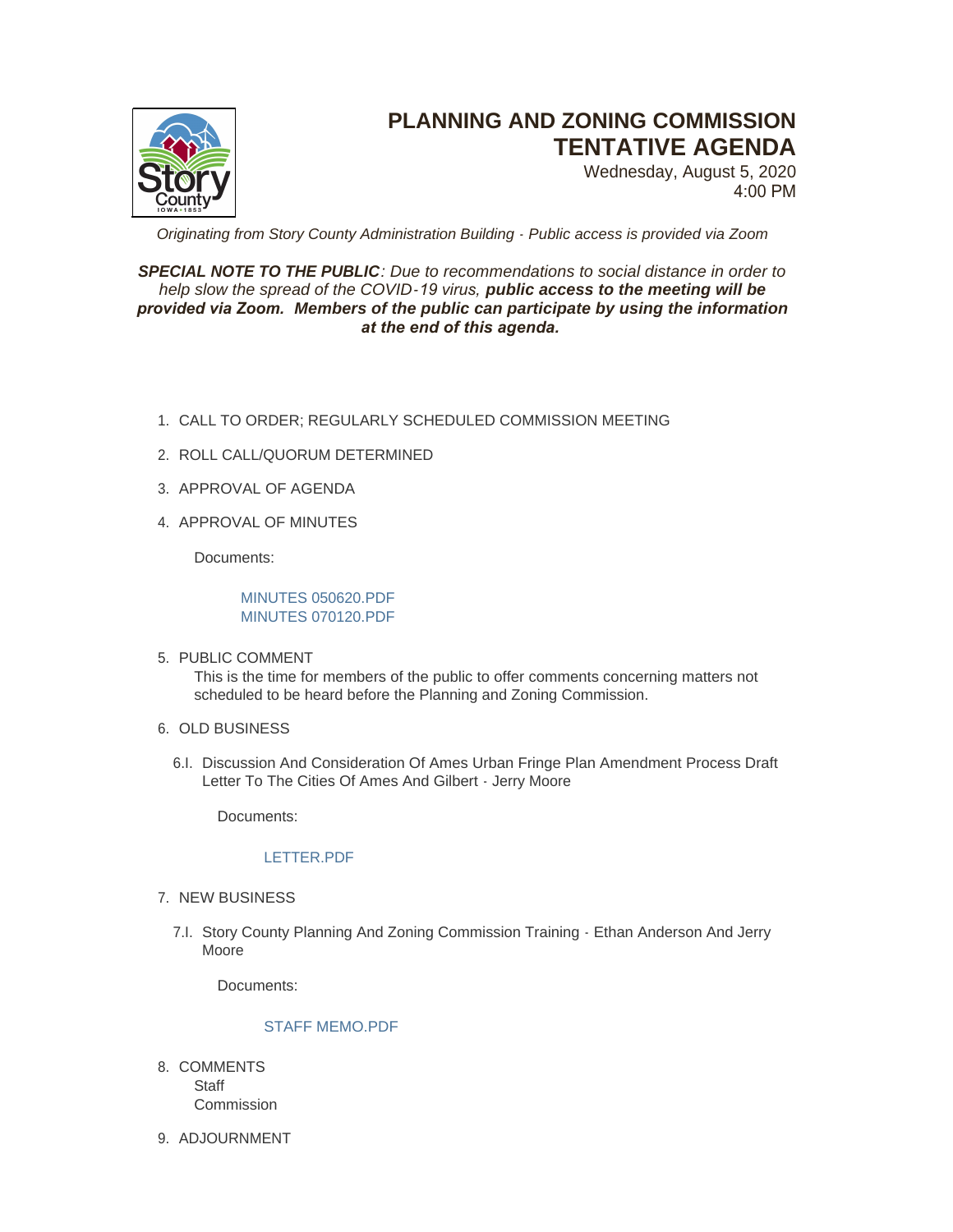## 10. INSTRUCTIONS TO PARTICIPATE IN ZOOM MEETINGS

#### [CLICK HERE TO JOIN ZOOM MEETING](https://zoom.us/j/95919640691?pwd=ZmdzMDdoTi9Lak4yREl2amsxTlZ5QT09)

**Meeting ID: 959 1964 0691 Passcode: 048484**

One tap mobile +13126266799,,95919640691#,,,,,,0#,,048484# US (Chicago) +19292056099,,95919640691#,,,,,,0#,,048484# US (New York)

Dial by your location

+1 312 626 6799 US (Chicago)

+1 929 205 6099 US (New York)

+1 301 715 8592 US (Germantown)

+1 346 248 7799 US (Houston)

+1 669 900 6833 US (San Jose)

+1 253 215 8782 US (Tacoma)

**Meeting ID: 959 1964 0691**

**Passcode: 048484**

Find your local number: https://zoom.us/u/ab3kaJmpty

- **.** We ask that you mute your phone if possible.
- To request to speak when allowed on the agenda, participants must click "**Raise Hand**" if connected by smartphone or computer, or press **\*9** if connected by telephone. All participants will be muted by the meeting host when not actually speaking.
- Audio recordings of all Board meetings will be posted on the STORY COUNTY WEBSITE

shortly after the meeting is concluded. You may access these recordings at any time by clicking on the Meetings and Agendas button on

the home page.

#### **• How to Participate in Meeting Discussions**

If you would like to watch a meeting as it happens and participate in the discussion, you can do so via Zoom (www.zoom.us). Zoom is a videoconferencing

platform that works across different internet-enabled devices and standard telephones. Meetings that are being held via Zoom will have information at the top

of the agenda regarding how to find the meeting in Zoom. Each meeting is assigned a meeting ID (sometimes called a "webinar ID") that you will need to use

to access the meeting.

- Zoom video conferencing You can access the meeting by either clicking the link in the agenda, or by opening the Zoom application and entering the meeting ID number found on the agenda.You will need to press the "unmute" button and provide your comments.
	- $\circ$  Meeting participants will be able to watch and hear the meeting as it takes place. For portions of the meeting where public input is accepted,participants interested in speaking can press the button called "Raise Hand." This will notify the staff that you wish to speak. When it is your turn, staff will announce your name and notify you it is your turn to speak.
	- o You will need to press the "unmute" button and provide your comments.

Once you are complete, you will be muted again by the staff.

• **Zoom phone conferencing** – As an alternative to video conferencing, participants may